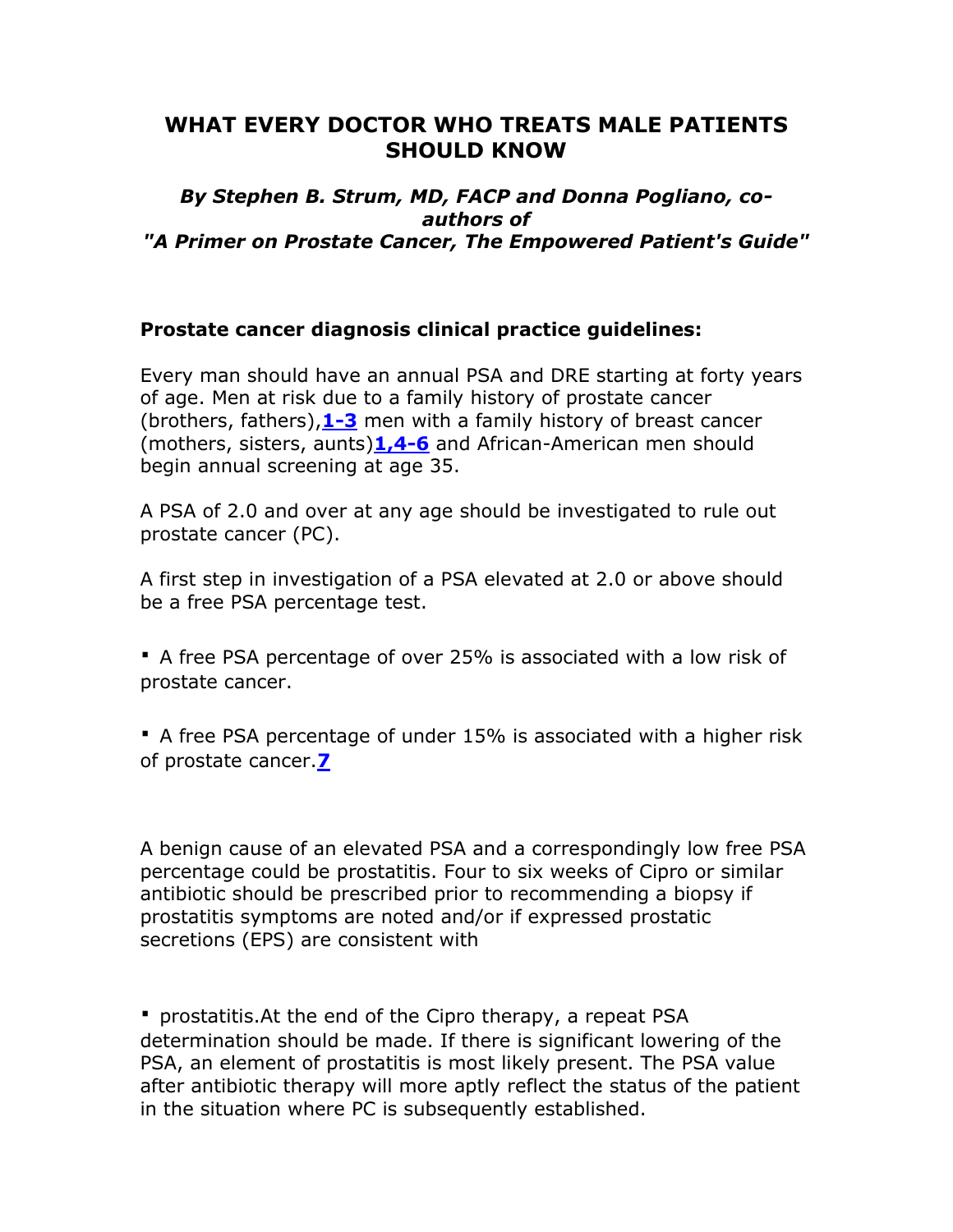**·** BPH (benign prostate hyperplasia) does not cause a low free PSA percentage. It may cause an elevated PSA, however. Therefore, in the case of an elevated PSA but a high free PSA percentage (equal to or greater than 25%), an estimate of gland volume by DRE or via transrectal ultrasound of the prostate may reveal findings consistent with a diagnosis of BPH. A general rule of thumb is that an accurate gland volume (best determined by transrectal ultrasound of the prostate) x 0.066 will equal the amount of benign-related PSA. Therefore, assuming only the presence of BPH, a 60-gram or 60 cubic centimeter prostate is entitled to secrete approximately 3.96 ng of PSA into the blood.

Blood sampling for PSA determinations, done at least three months apart, and by the same laboratory using the same testing procedure, are necessary to establish PSA velocity (PSAV) and PSA doubling time (PSADT). The validity of such determinations is increased if such testing involves at least three determinations over an 18 month span of time. However, a progressive and serial increase in PSA values should raise flags of concern that prostate cancer is present and a greater degree of vigilance is mandatory.

**·** A PSAV that exceeds 0.75 ng/ml/yr is associated with a higher probability of PC.**[8](http://www.yananow.net/DonnasDoctor.html#8#8)**

**·** A PSADT of less than 12 years is associated with a higher probability of PC.

PSA's that bounce up and down are more indicative of a benign process than a malignant process.

A PSA that shows a persistent rise over time, particularly three consecutive rises, three months apart is suspicious for PC regardless of the level of the PSA. As mentioned above, gland volume in cubic centimeters (cc) multiplied by 0.066 yields the amount of PSA produced by the benign-related epithelial cell population of prostate cells. Any amount of PSA in excess of this should be considered to be produced by a malignant process until proven otherwise.

Recently, an additional new screening tool has become available. Bostwick Labs now offers the uPM3 test (**MY NOTE: The uPM3 test has, since this article, been replaced by PCA3Plus, so read**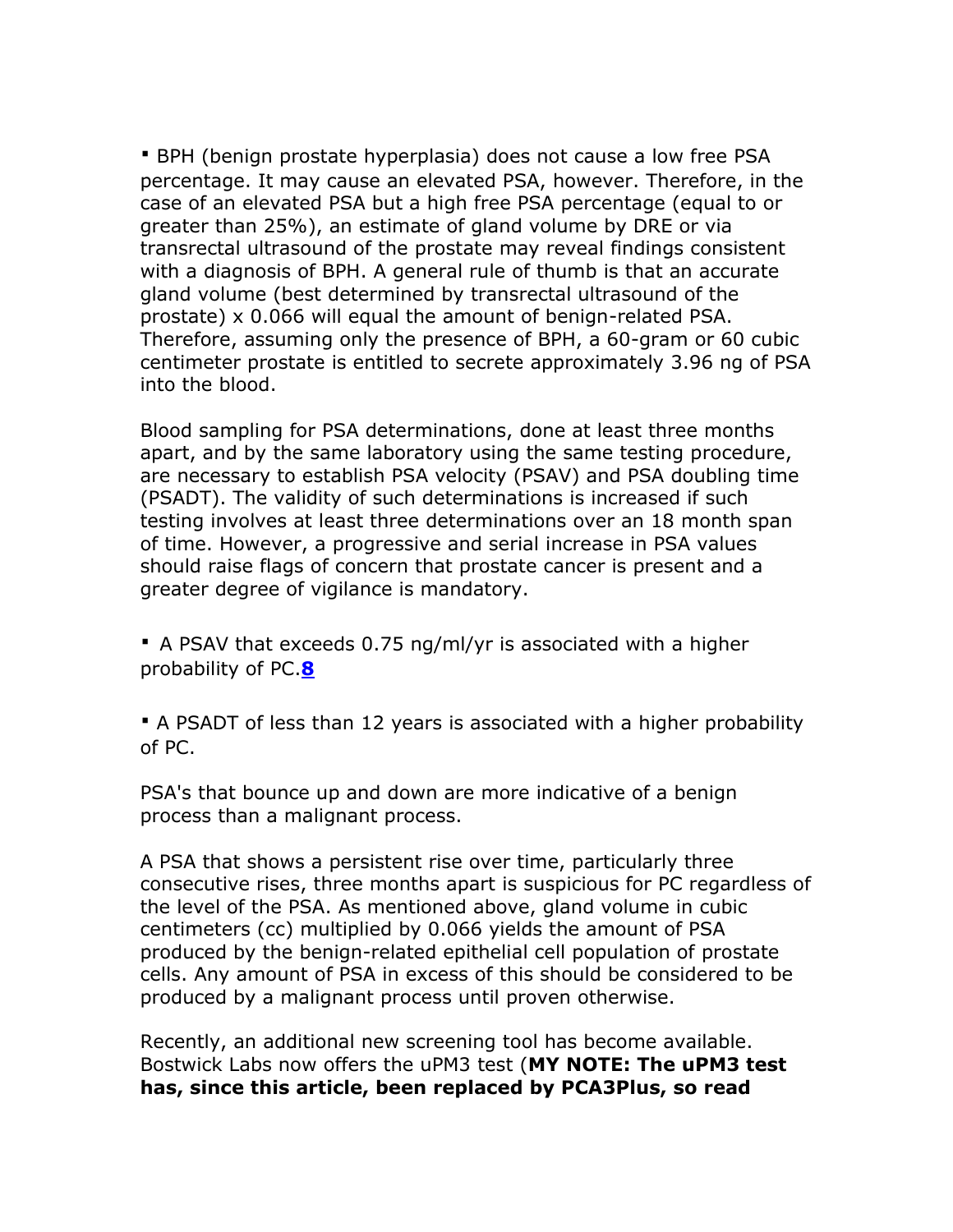**uPM3 as PCA3Plus and realize that the PCA3Plus test has even better accuracy than noted here for uPM3)**, the first urine-based genetic test for prostate cancer. uPM3 is based on PCA3, a specific gene that is profusely expressed in prostate cancer tissue. On average, the incidence is 34 times greater in malignant prostate tissue as opposed to benign prostate tissue. No other human tissues have ever been shown to produce PCA3. The uPM3 test predicts cancer as confirmed by prostate biopsy with 81% accuracy, compared to 47% accuracy for prostate specific antigen (PSA). Therefore, after an elevated PSA, further investigations are possible, which reasonably might include uPM3 testing to enhance the accuracy of diagnosis. Systematic biopsies of the prostate under ultrasound guidance, however, must be considered mandatory when clinical &/or laboratory findings suggest the possibility of prostate cancer.

An approach using biological detection techniques such as those described above would eliminate advanced presentations of PC. Annual screening in this manner presents us with an opportunity to detect localized PC in over 95% of men.**[9](http://www.yananow.net/DonnasDoctor.html#9#9)** Such statistics offer an outstanding chance for a curative approach to this disease.

An approach involving these profiling techniques allows the patientphysician team to discern the very slow growing (indolent) presentations of PC that may be monitored using watchful waiting as opposed to the standard PC cases for which local treatments typically result in long term biological non-evidence of disease. Most importantly, attention to PSA kinetics accomplished by monitoring the PSA and PSA derivatives such as free PSA percentage, PSADT, PSAV and other calculations, should result in an almost total disappearance of highly aggressive presentations of PC. It is the latter that is associated with rapidly progressive disease and fatalities.

These opposite extremes in the clinico-pathological nature of PC, i.e. the indolent "pussycats" variants versus the aggressive "tigers" ones, are important to differentiate due to the highly different evaluation and management recommendations advised for each circumstance.

#### **Indolent versus Aggressive PC ("Pussycats" versus "Tigers")**

Pussycats in general, have low PSA values (under 10) and long doubling times (greater than 24 months & often 48 months or longer), as well as low PSA velocities (0.75 ng/ml/yr  $\pm$  10%). If a biopsy is done on a patient with a PSA that is under 10, the Gleason score often turns out to be (3,3). Depending on the calculated tumor volume,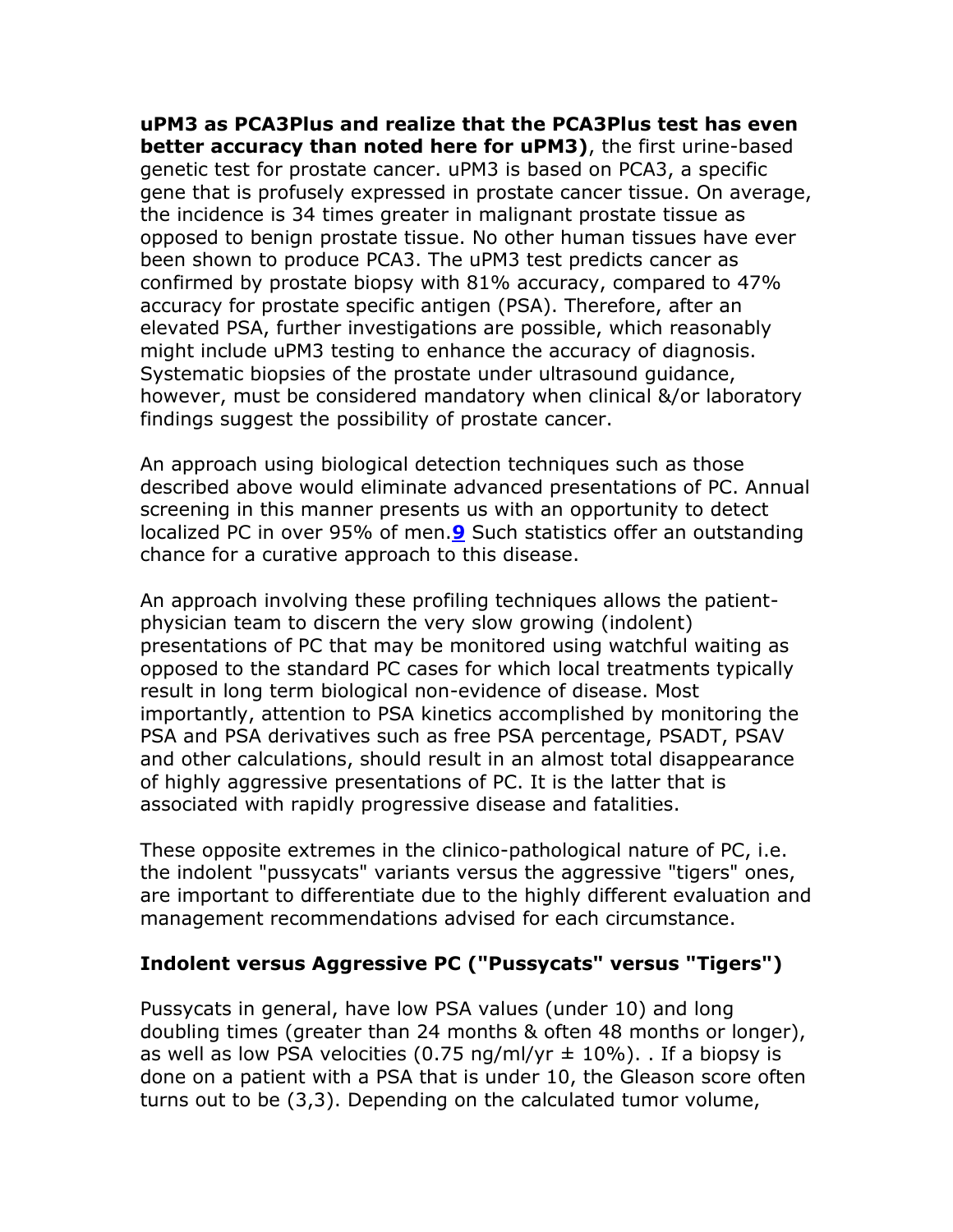clinical stage, PSA doubling time, and other factors, these objectified biologic parameters may allow many such patients to be candidates for objectified observation ("watchful waiting"). Of course, these patients are also candidates for any of the currently FDA-approved local therapies. Patients who choose to monitor their illness rather than seek immediate local therapy must be cognizant of the significance of change over time, or trend. They need to be aware that if manifestations of disease progression become evident, reevaluation of their situation is warranted. In such circumstances, consideration must be made for some form of local treatment-before the window of opportunity for successful local therapy is lost.

Tigers in general, have high PSA's (over 10) OR very low PSA's associated with very aggressive, high Gleason score  $[(4,3), (4,4),$  $(4,5)$ ,  $(5,4)$ ,  $(5,5)$ ] cancers. These are very dangerous because they often escape investigation for long periods of time since the PSA's appear to be in the so-called normal range. Investigating all PSA's 2.0 and over will help to catch these prostate cancers while they are still organ-confined and treatable with local therapies. The probability of spotting these low PSA/high Gleason score cancers is enhanced if patients and doctors monitor PSA levels over time to note any persistent increases even if the PSA is very low. High Gleason score cancers often have reverted to such a primitive state that they no longer secrete PSA into the blood. Checking the serum for elevations in other markers such as CGA (Chromogranin A), NSE (Neuron Specific Enolase), CEA (Carcino-Embryonic Antigen) and PAP (Prostatic Acid Phosphatase) is important to discern PC activity secondary to dedifferentiated tumor cell populations. Therefore, in cases such as this, the normal guidelines for PSA velocity and doubling time may not be applicable.However, the concept of slope or trend in a biomarker of disease activity remains valid, and any biomarker elevation should be tracked at regular intervals to determine the presence of abnormal growth of primitive tumor cell clones.

#### **CONCLUSIONS:**

If we scientifically observe the biological manifestations of prostate health or disease, we can detect PC at a time when currently available therapies are most likely to cure the most common malignancy facing man. If we ignore these biological communications that are red flags to alert us to the presence of a threat to our life, a vital opportunity to change the course of an illness is missed. The loss of life, productivity, and the extreme costs to the health care system - all of which result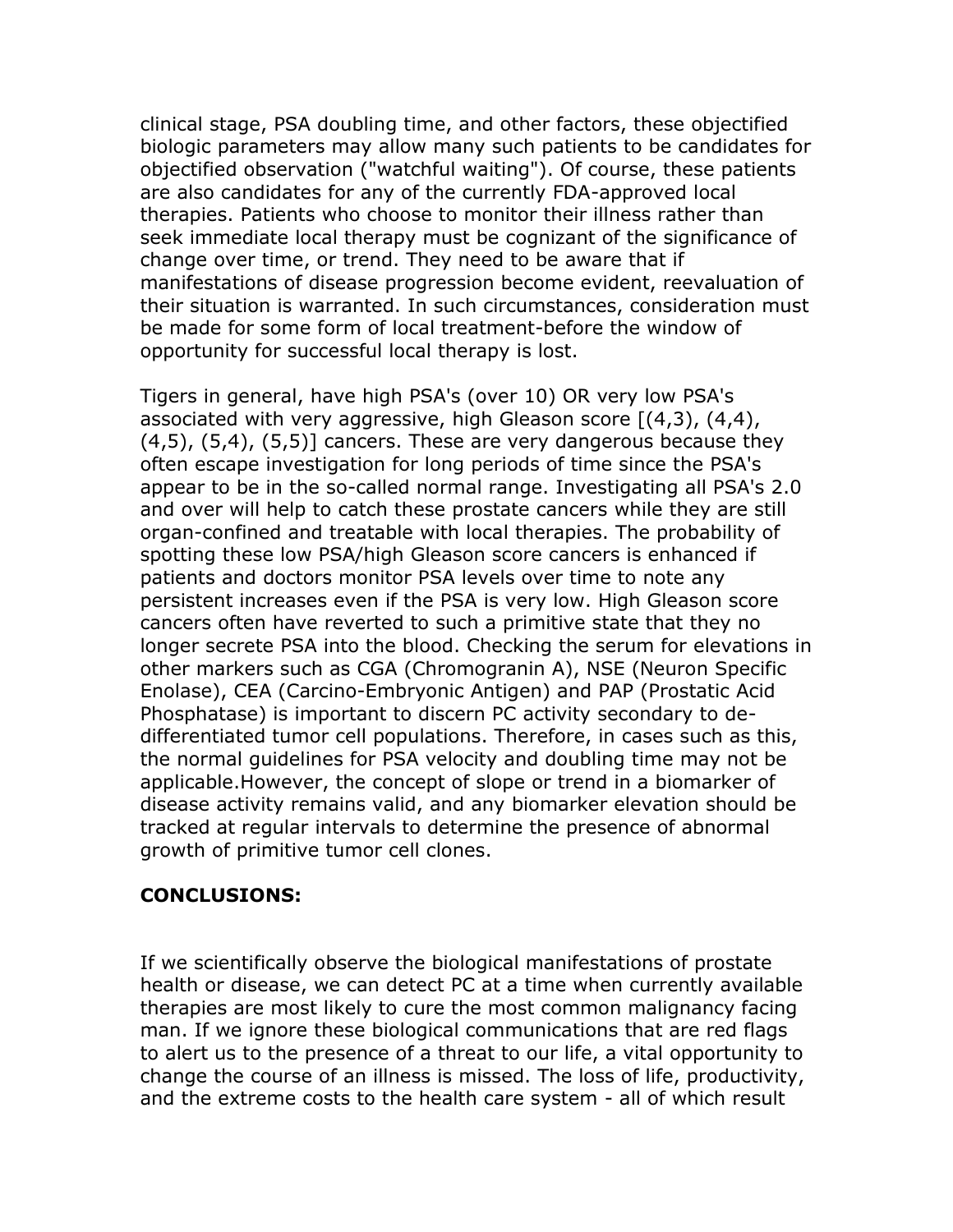from a late-stage diagnosis of this disease - should provide impetus for all of us to be proactive when it comes to an early diagnosis of a malignant condition. This fundamental concept has been heralded for many malignances, such as cancer of the cervix, lung cancer, colorectal malignancy and breast cancer. When will we make the same connection when it comes to men with PC?**[10](http://www.yananow.net/DonnasDoctor.html#10#10)** Aren't the almost 300,000 American lives lost each decade too great a price to pay?

## **RESOURCES FOR PHYSICIANS AND PATIENTS:**

On the Web:

The Prostate Cancer Research Institute (PCRI) web site at **[http://www.pcri.org](http://www.pcri.org/)** . This site has a wealth of information including the Prostate Cancer Address Book, which lists expert prostate cancer physicians, software tools, and articles and downloadable issues of the publication PCRI INSIGHTS.

The Phoenix5 web site at **[http://www.phoenix5.org](http://www.phoenix5.org/)** This is a vast resource for the prostate cancer student, with information on nearly every aspect of the disease as well as an excellent glossary, many first person stories and the prostate cancer journal of the webmaster who died of prostate cancer in June, 2003.

*Us TOO!* **INTERNATIONAL** - **<http://www.ustoo.org/>**. This is the world's largest independent, charitable network of education and support groups for men with prostate cancer and their families.

In print:

"A Primer on Prostate Cancer, The Empowered Patient's Guide" by Stephen B. Strum, MD, FACP and Donna Pogliano, copyright 2002. The Primer is available at web booksellers such as [www.amazon.com](http://www.amazon.com/) , [http://www.barnesandnoble.com,](http://www.barnesandnoble.com/) and **[www.lefprostate.org](http://www.lefprostate.org/)** . It can also be ordered through the Life Extension Foundation (1-866-820- 7457) and at Barnes & Noble, Borders, and other fine bookstores everywhere. This is an in-depth guide about prostate cancer that presents a comprehensive approach to the diagnosis, evaluation and selection of therapies currently available to the prostate cancer patient. It consists of 368 pages of fully indexed text with 168 full color graphics to enhance a clear understanding of prostate cancer. It is intended to bring the patient-partner-physician team involved with prostate cancer from a basic understanding of this disease to a highly sophisticated level of understanding.